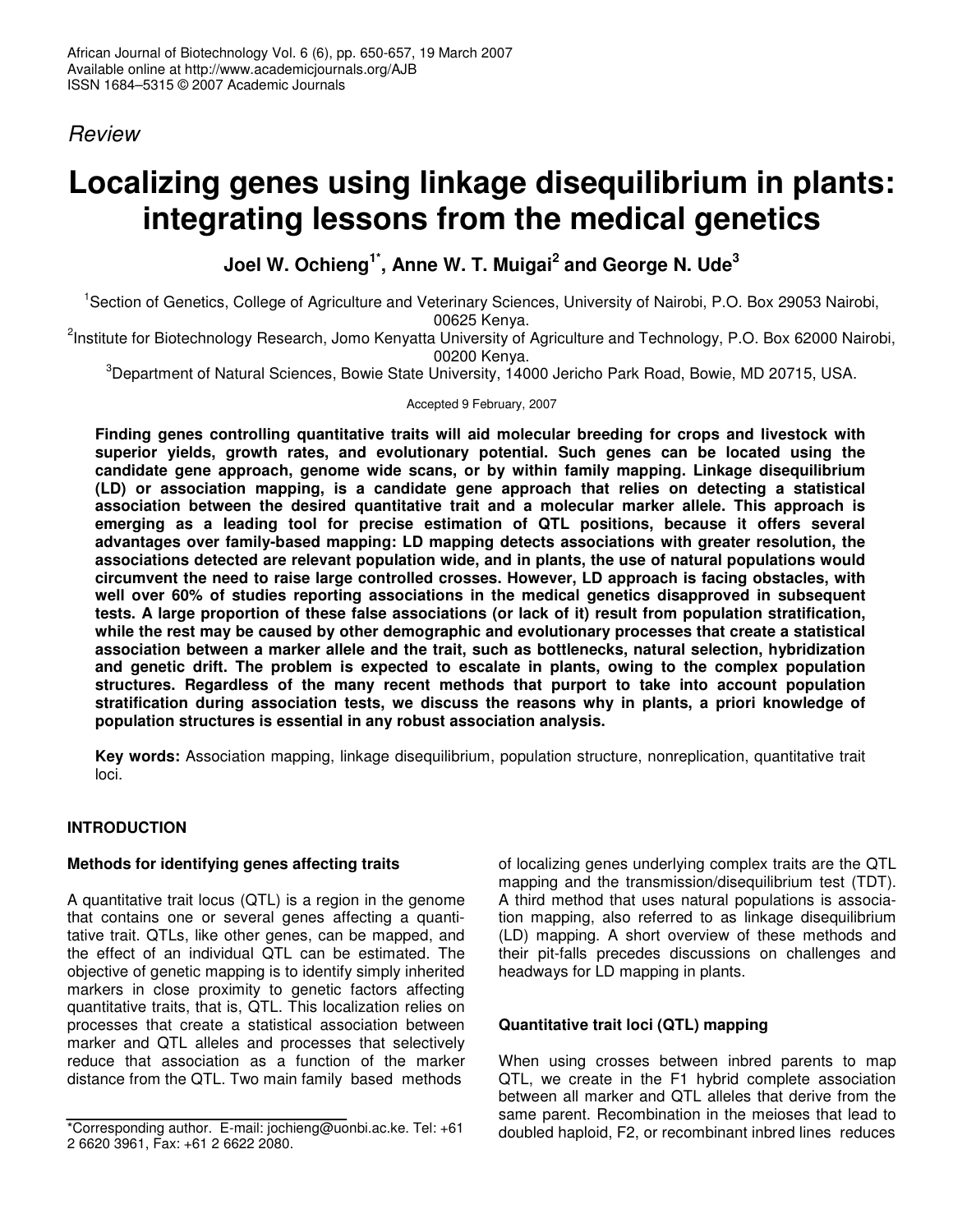the association between a given QTL and markers distant from it. Unfortunately, arriving at these generations of progeny requires relatively few meioses such that even markers that are far from the QTL (beyond 10 cM) remain strongly associated with it (Janoo et al., 1999; Farnir et al., 2000; Reich et al., 2001). Such long-distance associations hamper precise localization of the QTL. One approach for fine mapping is to expand the genetic map, for example through the use of advanced intercross lines, such as F6 or higher generational lines derived by continual generations of outcrossing the F2 (Darvasi and Soller, 1995). In such lines, sufficient meioses have occurred to reduce disequilibrium between moderately linked markers. The central problem with any of the family based approaches for fine mapping is the limited number of meioses that have occurred and the cost of propagating lines to allow for a sufficient number of meioses. Therefore, while QTL mapping permits the decomposition of complex traits into their Mendelian components, it does not allow the actual genes underlying trait variation to be identified since the confidence interval of a QTL is often very large.

#### **Transmission/disequilibrium test (TDT)**

The problem of false associations due to population admixture in QTL mapping led to the development of The Transmission/disequilibrium test (TDT) (Spielman et al., 1993), to identify loci contributing to disease susceptibility in humans in the presence of population structure. For outbred species, the test employs family trios consisting of both parents and a progeny that is affected by disease (or, in general, that belongs to one category of a dichotomous trait). One of the parents must be heterozygous and carry one copy of the focal marker allele putatively linked to the disease susceptibility allele. In brief, the test consists of determining the frequency of transmission of the focal allele to affected progeny. A chisquare or binomial test can determine whether that frequency deviates from the expectation of 0.5. Two conditions are necessary for a significant deviation: the marker allele must be both in gametic phase disequilibrium (GPD) with and also linked to a disease susceptibility allele. In the TDT, both case and control marker alleles are in effect within the same heterozygote parent. Random Mendelian segregation therefore ensures that the distribution of the TDT statistic under the null hypothesis is unaffected by population structure or selection within the pedigree (Spielman and Ewens, 1996). Despite these efforts, the TDT is not a suitable test for population-wide association as the test may detect association that exists solely in the pedigree from which those families derive but not in the general population (Martin et al., 2000). Further, the critical interest in using association mapping is in finding tightly linked markers. A TDT based on multiple related families

may detect association based on fairly distant marker-QTL pairs simply because recombination within the confines of the single pedigree evaluated will fail to reduce their association.

#### **Allelic association and linkage**

A statistical association between a neutral marker allele and the phenotype occurs when marker alleles are in gametic phase disequilibrium (GPD) with alleles at a QTL. GPD is sometimes used synonymously with Linkage disequilibrium (LD), but markers can still be in GPD without being linked. In principle, associated alleles must occur in gametes. Therefore the term GPD is deliberately used to avoid mention of linkage, a term often used loosely in medical genetics, e.g., Linkage disequilibrium (LD), the non-random association between alleles of linked markers, reflects the size of chromosomal segments remaining intact in a population (Mohlke et al., 2001). During the reproductive phase, recombination occurs between the corresponding chromosomes from the two parents in the cross. This leads to reshuffling of the genes from each parent so that the chromosomes in the offspring will consist of mixtures, with derivatives of pieces from either parent. The closer two loci are on the chromosome; the less likely it is that a crossover point will occur between them. Such loci will therefore be more likely inherited together, because they are physically linked. Because linked markers will most likely segregate together and hence show no independence between them, this non-independent segregation is termed Linkage disequilibrium. LD is therefore intended to measure the closeness between genetic markers and a QTL for a particular trait, and may be used to identify markers in close proximity to the gene(s) responsible for the trait. Although the desired cause of LD in association studies is physical linkage, several other biological and historical factors (e.g., population stratification, natural selection, bottlenecks) can cause the non-independent segregation of alleles. This is why the term GPD is used since it avoids reference to linkage. Two alleles at distinct loci are in positive GPD if they occur together more often than predicted on the basis of their individual frequencies.

#### **Association mapping**

In the simplest definition, association mapping is the utility of linkage disequilibrium, also known as gametic phase disequilibrium, in natural populations to identify markers with significant allele frequency differences between individuals with the trait of interest and a set of unrelated control individuals. A statistical association between genotypes at a marker locus and the trait of interest is considered to be evidence of close physical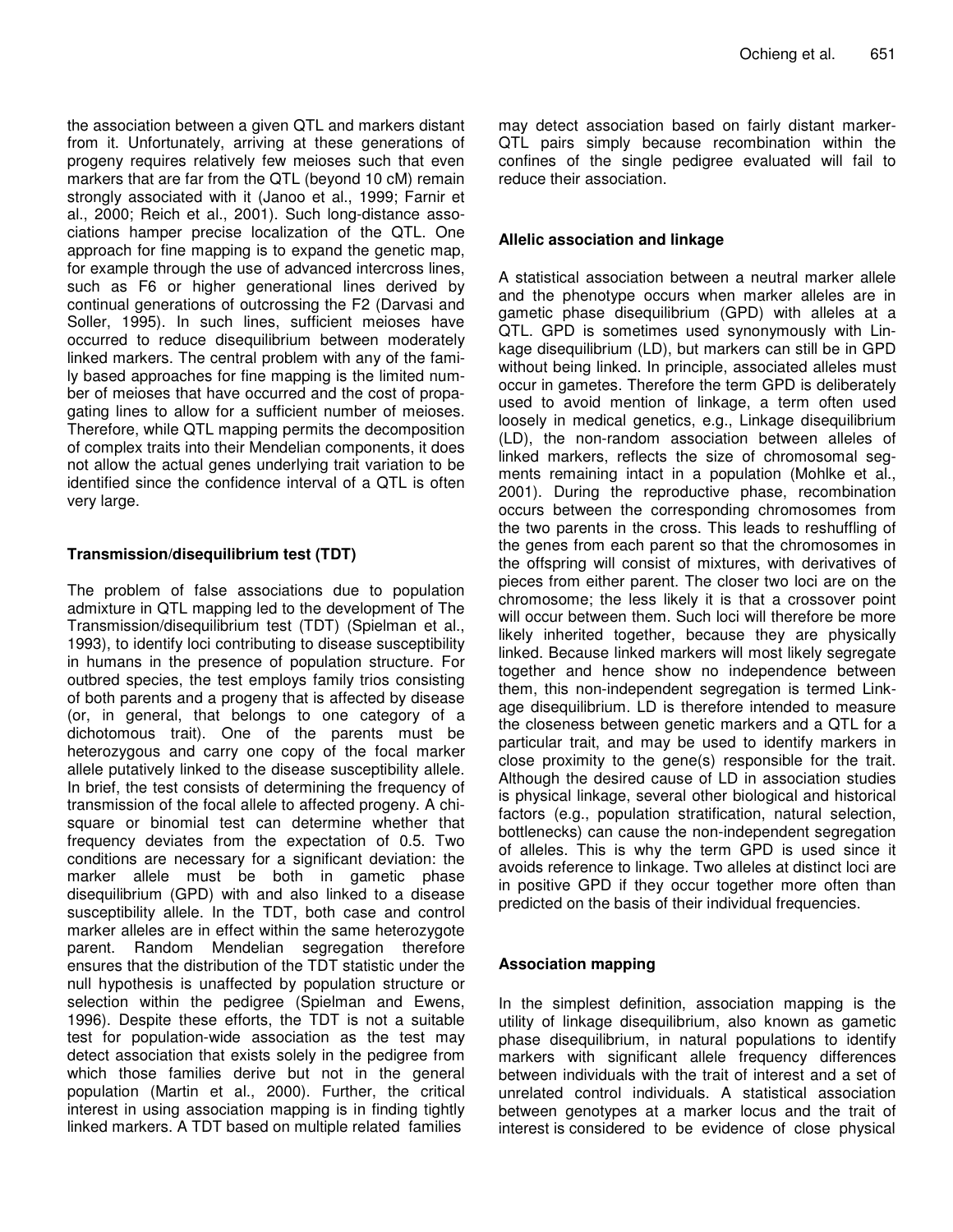linkage between the marker and the QTL controlling that trait (Pritchard et al., 2000). While classical gene mapping approaches are useful in genome-wide scan for loci controlling QTLs, association mapping is emerging as a leading tool for precise estimation of QTL positions. For example, this method has been used to identify genes for complex traits in medical genetics (Lander and Schork, 1994; Risch, 2000), and its application is gradually moving to other fields such as plant genetics. Since association mapping uses natural populations, many generations (and therefore meioses) have elapsed, thus recombination will have removed association between a QTL and any marker not tightly linked to it. Association mapping thus allows for much finer mapping than standard biparental cross approaches.

The key advantages of this method over family based methods described above are: firstly, genetic associations detected are relevant for whole population as opposed to family based methods in which the association detected may be valid only for that family (Martin et al., 2000); secondly, improved precision of locating the QTL due to dissipating role of recombination, such that only tightly linked markers remain in disequilibrium, and thirdly, the low costs associated with finding natural populations as opposed to generating or sourcing pedigrees (Teng and Risch, 1999). Despite all these, association mapping is fraught with the possibility of false associations due to demographic and biological processes. These obstacles and opportunities are discussed.

**Non-reproducibility of reported associations:** Over the past decade, numerous research projects have reported associations between certain traits and regions of the genome (e.g., Gm3, 5, 13, 14 and Type I and Type II diabetes mellitus- Knowler et al., 1988; *Dwarf 8* polymorphism and flowering time in Maize- Thornsberry et al., 2001). Unfortunately, many of the reported associations have not been replicated in independent research. The nonreplication of these earlier findings is a concern and has caused some researchers to question the utility of association methodology in genetic studies (Gambaro et al., 2000; Holtzman, 2001; Strohman, 2002). Altsuler and others in a Nature Genetics editorial (Altshuler et al., 2000) echoed the prevailing discontent that "Genome-wide linkage scans have yielded few significant findings, and failure to reproduce published linkage results is endemic". Some researchers have renewed efforts trying to replicate such reports (Hirschhorn et al., 2002 and references therein; Lohmueller et al., 2003). This may still be rewarding in terms of further localization of such genes in false-negative results. However, falsepositive associations with candidate genes essentially become dead ends. If a high proportion of such associations turn out to be false positives, the wasted effort could be considerable.

Lohmueller et al. (2003) performed meta-analysis for

several genetic association studies over a wide range of phenotypes. They reported meta-analysis for nine different markers that had been examined for association with Type II diabetes in 50 published association studies. Of the 41 studies designed to replicate the initially observed associations, only 10 produced results in agreement with the original findings. Based on their results, they concluded that out of the nine potential markers associated with Type II diabetes, only three of them have sufficient replication to support the claim of an association. Thus, a great concern has gripped the medical genetics community from the fact that few reported associations between markers and phenotypes are consistently and convincingly replicated. To lend support to this concern, Hirschhorn et al. (2002) reviewed over 600 published positive association studies and discovered that only 166 were investigated three or more times. Of the 166 studies, they concluded that only six (6) associations had been consistently replicated.

**Causes for irreproducibility of reported associations:** What makes so many reported associations irreproducible is a question whose answers are critical to the future of LD research. Some of the answers have been suggested in the literature, while other plausible possibilities are proposed in this review. Although the desired cause of LD in association studies is physical linkage, several biological and historical factors can cause statistical associations. The most common problems with LD in association studies are the spurious associations or false positives caused by population structure or admixture, which can lead to highly significant associations between a marker and a phenotype, even when the marker is not physically linked to any causative loci (Pritchard and Przeworski, 2001). Other factors include founder effect and population bottlenecks, in which LD in a young or recovering population has not had time to decay through recombination, self-fertilization and inbreeding, which reduce heterozygosity, hence low recombination that would dissipate LD, and natural selection acting with sufficient intensity favouring certain genotypes (Przeworski, 2002). Strong selection of a particular allele limits genetic diversity around a locus, resulting in short term increases in LD around the selected gene. It is also believed that gene-gene or gene-environment can differ between populations, for instance, if a particular genetic variant were only manifest in populations with a particular environmental background (Hirschhorn et al., 2002). Likewise, associations can be real but nonetheless not reproducible if the underlying genetic effect is weak (Hirschhorn et al., 2002). A less frequent cause can be chromosomal inversions affecting genes in or near the inversions. Apart from these acknowledged causes of false LD and hence non-replication of associations in subsequent studies, available literature to date has ignored a number of tenable possibilities. For one, we think that gene duplication (paralogs, pseudogenes) can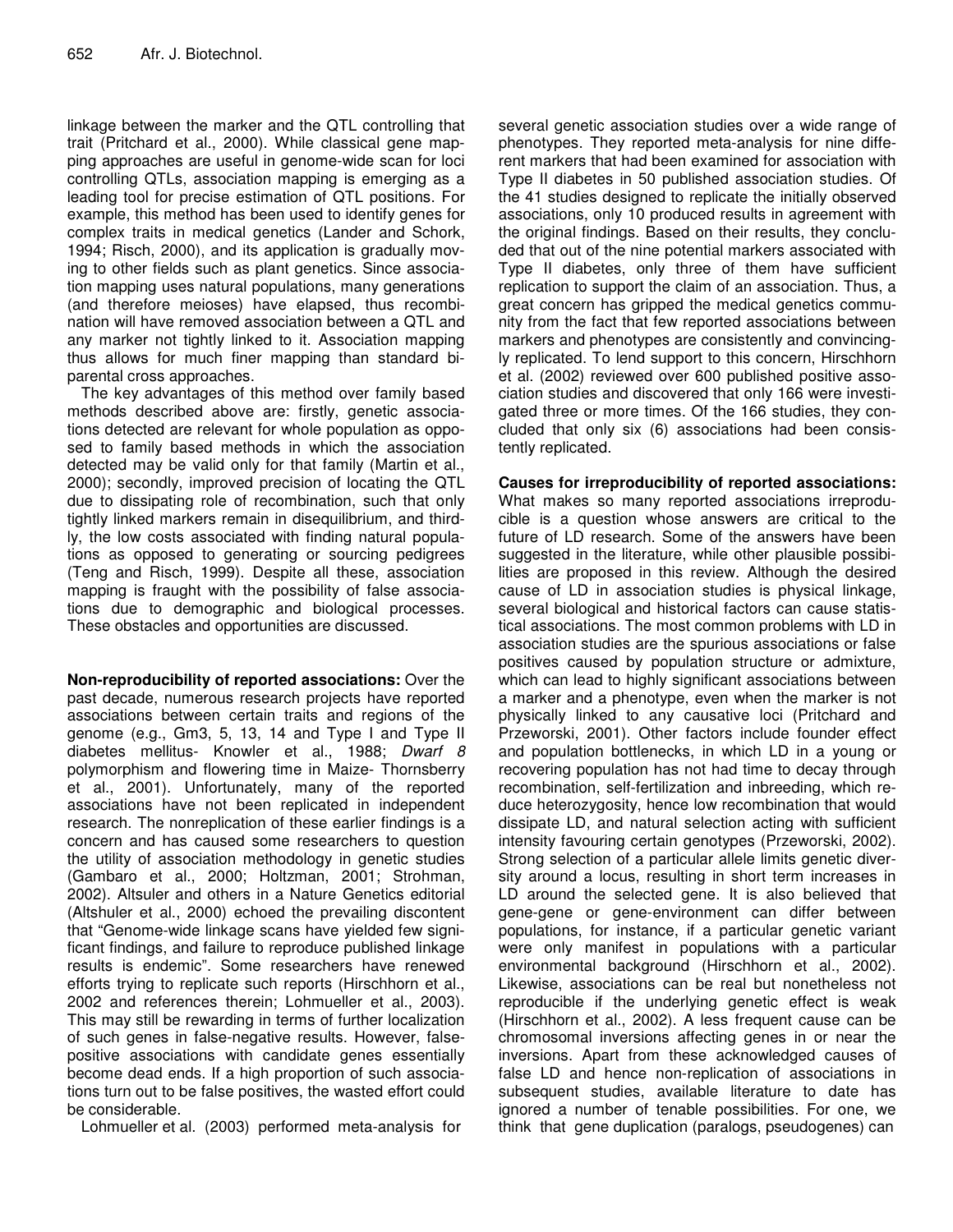be responsible for some of the failures to reproduce linkage results. Small inevitable variations in PCR conditions can sometimes influence which of the paralogs are amplified. In such cases, researchers trying to replicate previous studies involving sequence polymorphisms could be amplifying alternate haplotype(s), which may show no association with the trait variant because the paralogs may differ at the associated nucleotide polymorphism. Another plausible cause is in the technicality of involving case-control choices, because pairs of cases are likely to be more closely related than are pairs of controls or casecontrol pairs if in fact the trait does have a common genetic basis. Hence it is clear that the possible causes of associations that cannot be replicated in subsequent and independent research are many. In this review, we focus more on population stratification, as it is currently the principal problem in LD mapping as well as the most likely nuisance in plant biotechnology.

#### **POPULATION STRUCTURE**

Population structure is the presence of mating subgroups within the population, usually resulting in differences in alleles and hence allele frequencies among these groups. Population structure is caused when there is non-random (assortative) mating in a population. In evolutionary genetics, each mating sub-group in a population is referred to as a deme. Structure can result from among others, geographic isolating factors (isolation-by-distance phenomenon), selection affecting mate choices and resource allocation. When mating is non-random, gene flow is more within each deme than it is among demes. This can make the frequency of certain alleles to be higher in one deme than it is in another. In the context of association mapping, population stratification occurs when both of the following conditions are met: First, allele frequencies under investigation must vary among subpopulations. Second, the mean trait value must vary among subpopulations. One problem with this is that it is not usually possible to tell whether mating is random or not within a population, and the empirical status may be incongruent with intuition. Furthermore, mating in some life forms such as plants can be much more complex as it often depends on secondary factors such as pollinators and in some cases under both environmental and genetic control (such as genes for flowering time).

#### **How structure causes false associations**

With the existence of cryptic demes within a supposedly random mating population, it is inevitable that some deme(s) will be overrepresented in a sample than others. When the trait frequency varies across demes, it may increase the probability that affected individuals will be

sampled from particular demes. In such a case, any marker allele that will be in higher frequency in the overrepresented deme will then show association with the trait (Pritchard and Rosenberg, 1999). Allele frequencies of many genes have been shown to vary substantially across populations (Perez-Lezaun et al., 1997). Moreover, the extent of variation is directly related to the genetic distance between populations, and the degree of variation is, of course, dependent on the allele being examined. What is at issue is how much variation in allele frequencies and trait levels there is between subdivisions of the major population groups. Even in the absence of confounding bias, population stratification can distort significance levels through cryptic relatedness i.e., unobserved ancestral relationships between individual cases and controls that are naively treated as independent in the standard chi-square test. In particular, pairs of cases are likely to be more closely related than are pairs of controls or case-control pairs if in fact the trait does have a common genetic basis. This will have the effect of inflating the "effective" sample size, thereby increasing the false-positive rate, even in the absence of any confounding bias. However, this effect is likely to be more important in inbred population isolates than in large outbred populations. Nevertheless, even if the magnitude of the bias attributable to either confounding or cryptic relatedness is small, the effect on significance levels is related to sample size, and hence very large case-control studies involving thousands of subjects could have considerably inflated false-positive rates. Population stratification also has the potential to confound inferences about gene-environment or gene-gene interactions, although generally to a much lesser extent (Wacholder et al., 2000).

#### **Examples where structure has mislead LD mapping**

Two genetic association studies using case-control methodology in medical genetics are commonly cited as examples of spurious findings due to population stratification. Knowler et al. (1988) reported an association between an HLA haplotype and diabetes for Pima Indians. When the analysis was repeated stratifying subjects by the amount of European ancestry, the observed association between HLA haplotype and diabetes was not observed. The other common example is Blum et al. (1990) who reported an association between alcoholism and the dopamine DRD2 allele. Gelernter et al. (1993), through a review of all published association studies of the alcoholism and the dopamine DRD2 allele, demonstrated no association between trait and allele, indicating that the original findings were likely due to population stratification because of the large ethnic variation in the prevalence of the A1 allele and alcoholism. In plants, a study of association between Dwarf8 gene and flowering time in maize (Thornsberry et al., 2001) is a practical example of how structure can cause false asso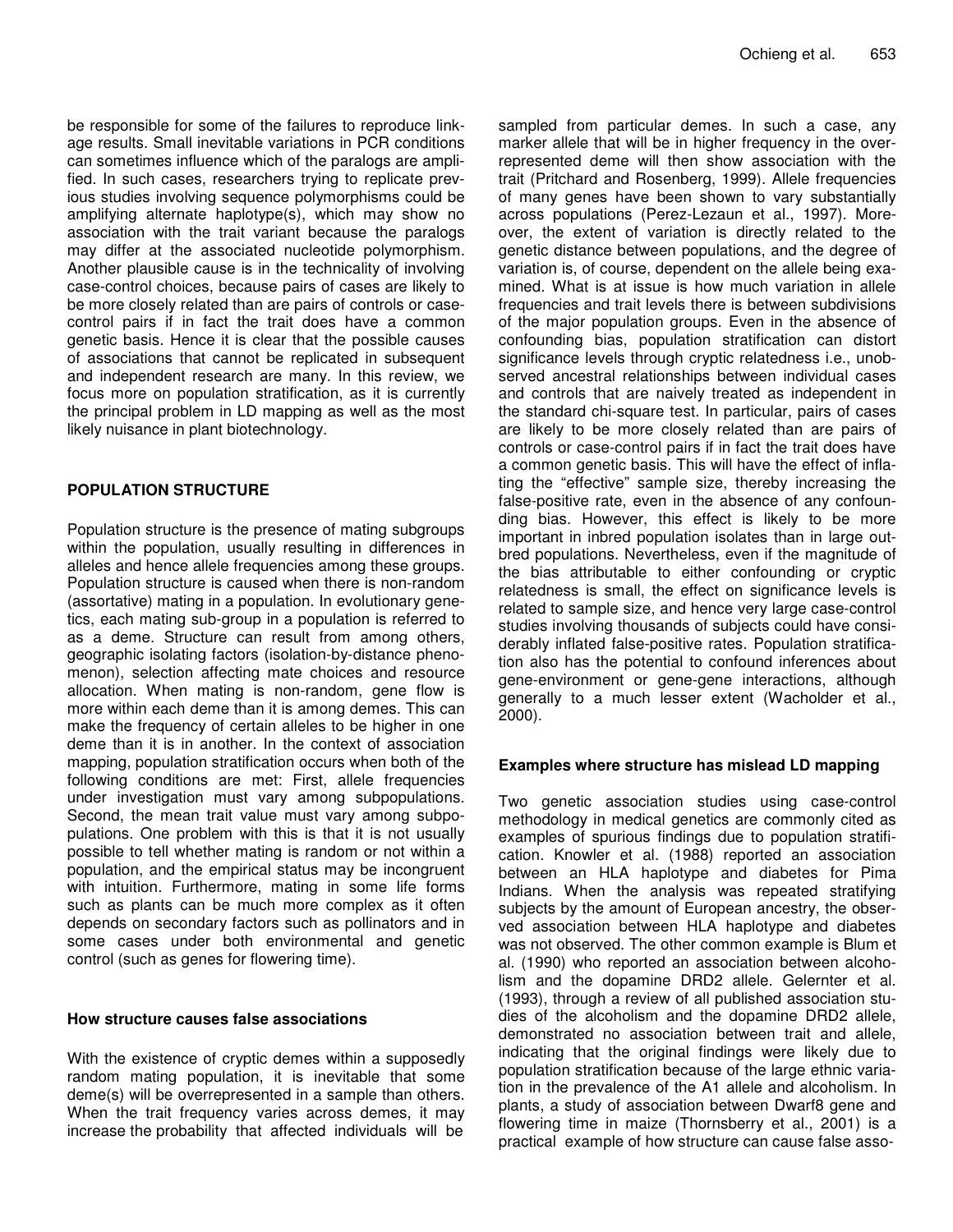ciations. This flagship study involved phenotyping maize lines and sequencing of the candidate gene in 92 inbred lines of maize representing both tropical and North American lines, and genotyped well over 100 SSR loci from across the maize genome. An excessive proportion of SSR alleles were found to be associated with the two phenotypes, due to population structure. When they accounted for structure, the association reduced to a nominal level. Rapid decay of linkage disequilibrium at the gene locus enhanced the resolution power of association tests, allowing resolution within a few thousand base pairs when they used regression analysis that included population structure. However, they were unable to associate the individual polymorphisms with the phenotype because the polymorphisms were in linkage disequilibrium with each other and they had only used maize inbred lines. Perhaps the pitfall for this experiment was the lack of natural populations. The study by Thornsberry et al. (2001) made three important contributions: firstly, it demonstrated the utility of association mapping in plants; secondly, it demonstrated the practicability of the new methods that account for structure, and thirdly it showed the importance of using natural populations in association mapping. These are only but a few examples that highlight the magnitude of the problem of confounding population structures in scientific efforts aimed at localizing genes underlying complex traits through association mapping.

# **Overcoming the problem of population structure**

Confounding effects of population stratification can be minimized or altogether eliminated by appropriate experimental designs. We suggest a few of such designs:

**Better measures of populations:** Within the context of population stratification, more detailed information on individual demes than broad conventional categories such as population or species is needed. There are two dimensions to this challenge:

- a. Individuals must be allocated to the finest population of origin or deme categories that can reliably be determined.
- b. Individuals from mixed-ancestry families (hybrids or admixed) must be treated appropriately (Hartl, 2000).

If cases and controls are individually matched, as is generally desirable to allow for various confounding variables in addition to multiple origins, it may not always be possible to obtain an exact match on population or demes, but at least an approximate match should be attempted, with further adjustments made in the analysis. Admixed families pose greater challenges (Spielman et al., 1993). It can be very difficult, if not impossible, to find a matching control for an individual with mixed origins,

and it forces one to rely on multivariate models for adjustment. Rather than allocate the entire individual to a single stratum in the analysis as conventionally done, one can construct a covariate for each stratum, giving the proportion of ancestry derived from each group and include these covariates as adjustment variables in a multiple logistic regression.

**Use of Family-member controls:** It has been proposed that the confounding effect of population stratification and associated difficulty of finding homogenous population controls can be completely overcome by use of family member controls (Teng and Risch, 1999). The most commonly used familial case-control designs involve the use of siblings or parents as controls (Witte et al., 1999). Sibling controls are derived from exactly the same gene pool as the cases and thus represent exactly matched controls, but they pose other practical and statistical difficulties. The major practical difficulty is that not every case will have an available sibling. Also, if sibship size or other determinants of availability are associated with genotype, selection bias will result, which could go in either direction, depending upon the direction of the association, and could increase the risk of spurious associations with candidate genes that are associated with such selective factors. A second difficulty is that controls should generally be selected from siblings who have already survived to the age that can be diagnostically concluded to be case-free for the trait. In practice, this will generally tend to limit control eligibility to older siblings, which can lead to confounding by factors related to, for example, age. Siblings are also more likely to have the same genotype as the case than are unrelated controls, thereby leading to some loss of statistical efficiency (i.e., larger sample sizes required to attain the same statistical precision). Particularly, this method would present more difficulty in medical genetics if a late onset disease were to be studied because, first parents must be recruited and genotyped, whence they qualify for further analysis only if they are heterozygous at marker alleles. We are not stating here that TDT is altogether a very bad method, only that using TDT, the gains do not outweigh the investment and that the practicality of its design can be difficult, if not impossible, for certain tests such as late trait onset like dementia in humans or wood hardness in trees.

# **ASSOCIATION MAPPING IN PLANT BIOTECH-NOLOGY**

An assessment between genes controlling various quantitative traits such as yield and growth rates, and characters in plant species is a breeding approach that will ensure early maturity and quality in much younger individuals to cut on costs and time, resulting in a more economical land use. However, leading experts agree that marker assisted selection (MAS) are of little relevance in QTLs detection in non-hybrid populations (Strauss et al.,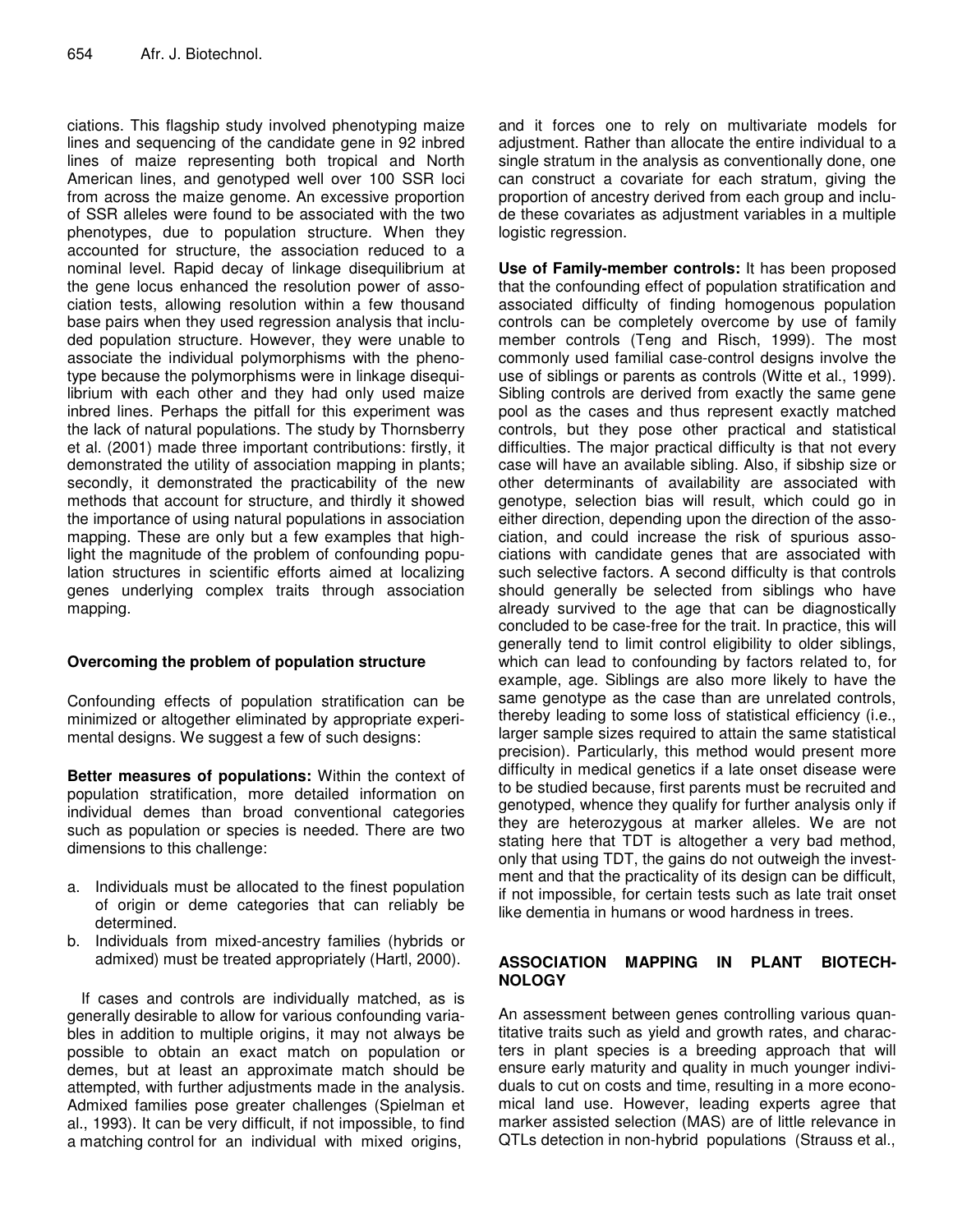1992; Plomion et al., 2003). Likewise, family based methods for dissecting these QTLs usually detects associations that are family specific (Plomion et al., 2003). LD mapping approach is specifically suited for localizing genes responsible for crop yield and growth rates in natural populations, as it has many advantages over family based methods as discussed in previous sections. Hence LD mapping holds promise in crop improvement programmes. However, the complexity of mating systems in plants poses a serious obstacle to this method.

#### **Mating systems**

Utility of Association mapping methods in plants have been limited by the fear of spurious associations that may result from population structure (Pritchard, 2001). Stratification (demes) within plant populations is more definite than just likely, and mating in plants is quite different from animal systems. Hence their genetic structures cannot be predicted as it varies among species and even among populations within a species. Pollination here depends on agents, such as insects, birds, water and wind, so mating is determined by a combination of the plants themselves and their agents, and we cannot observe these events most of the time. The other complexity is that because plants are immotile, distant gene dispersal is largely uniparental (through pollen).

Perhaps forest trees are a best demonstration of mating system in plants. The frequency of hybridization in forest tree genera is amongst the highest. For instance, 123 hybrid combinations have been recorded for the 23 British willow (Salix) species (Potts et al., 2003). The authors noted that there is usually low outcrossing in Eucalypt species, possibly due to differing flowering regimes or their protandrous nature. Mating in Eucalypts is rarely panmictic and studies consistently report positive values for Wright's fixation index (F) in open-pollinated populations of seed or germinant, indicating a deficit of heterozygotes at early stage of the life cycle and marked deviation from random mating (Potts and Wiltshire, 1997). In the USSR, where 125 plant families are represented, 25 are interspecific hybrids and introgressants of mostly trees. This deficit could result from inbreeding or population sub-structuring into gene pools differing in allele frequencies (the Wahlund effect), and from temporal and spatial variation in the allele frequencies in the population, like variation in fecundity and flowering phenology of differing genotypes, where the population may be divided into groups of trees with similar peak flowering times.

# **Genetic diversity in plants**

Widespread plant species generally have high level of genetic diversity. There emerges a general relationship

between genetic architecture and distribution patterns. Grouped by geographical range, widespread species have greater overall total heterozygosity (HT) and within population (HS) genetic diversity, and a lower proportion of localised alleles than regional and localised species. Differentiation is greater among populations of regional species, where the species with disjunct distributions have much higher FST values than those with continuous distributions (Moran, 1992). Within populations, non-random association of alleles from different loci (disequilibrium) may arise through inbreeding or asexual reproduction, linkage, genetic drift, mutation, migration, hybridization, epistatic selection, and other factors. Since plant species are generally immotile, they are predisposed to undergo adaptive divergence than their animal counterparts. Evolutionary history of most plants predisposes them to factors that could cause adaptive divergence, drift and bottlenecks. Most of the phenotypic variations in a common environment generally occurs within populations, but may be due to a combination of genetic and environmental effects. Specific sampling across steep environmental gradients regularly reveals marked genetic differentiation over short distances, even within continuous stands (Potts and Wiltshire, 1997).

#### **WHY A PRIORI KNOWLEDGE OF STRUCTURE IS NEEDED IN PLANTS**

Statistical approaches that use independent loci to control for the effects of structure and admixture by detecting and correcting for them have recently been developed (Devlin and Roeder, 1999; Pritchard and Rosenberg, 1999; Pritchard et al., 2000; Satten et al., 2001; Reich and Goldstein, 2001). A simulation comparing these methods to a "better" method by Chen et al. (2003) found that the earlier methods could not deal with complex structures. Recently, a group from diverse institutions in the USA published a mixed-model approach that can handle more complex situations than all existing models in terms of correcting for structure (Yu et al., 2005). The authors agreed that the methods described above do not account for complex families, pedigrees, founding effects and structures. Despite these splendid efforts, all these approaches will still have limitations, as acknowledged in a review by Flint and Mott (2001). Better (presumed or real) methods will emerge year after year. However, the basic issue is that all these "better" methods utilize a sampling strategy that is not based on sound knowledge of population structure. Pritchard and Rosenberg (1999) suggest that inference follow a two-step process; first by using a panel of markers to test for stratification followed by evaluating the candidate gene association only if homogeneity is not rejected. By simulation, they showed that the method performs well using a panel of couple dozen markers. However, it is not clear what would be inferred should the hypothesis of homogeneity be rejected in the first stage.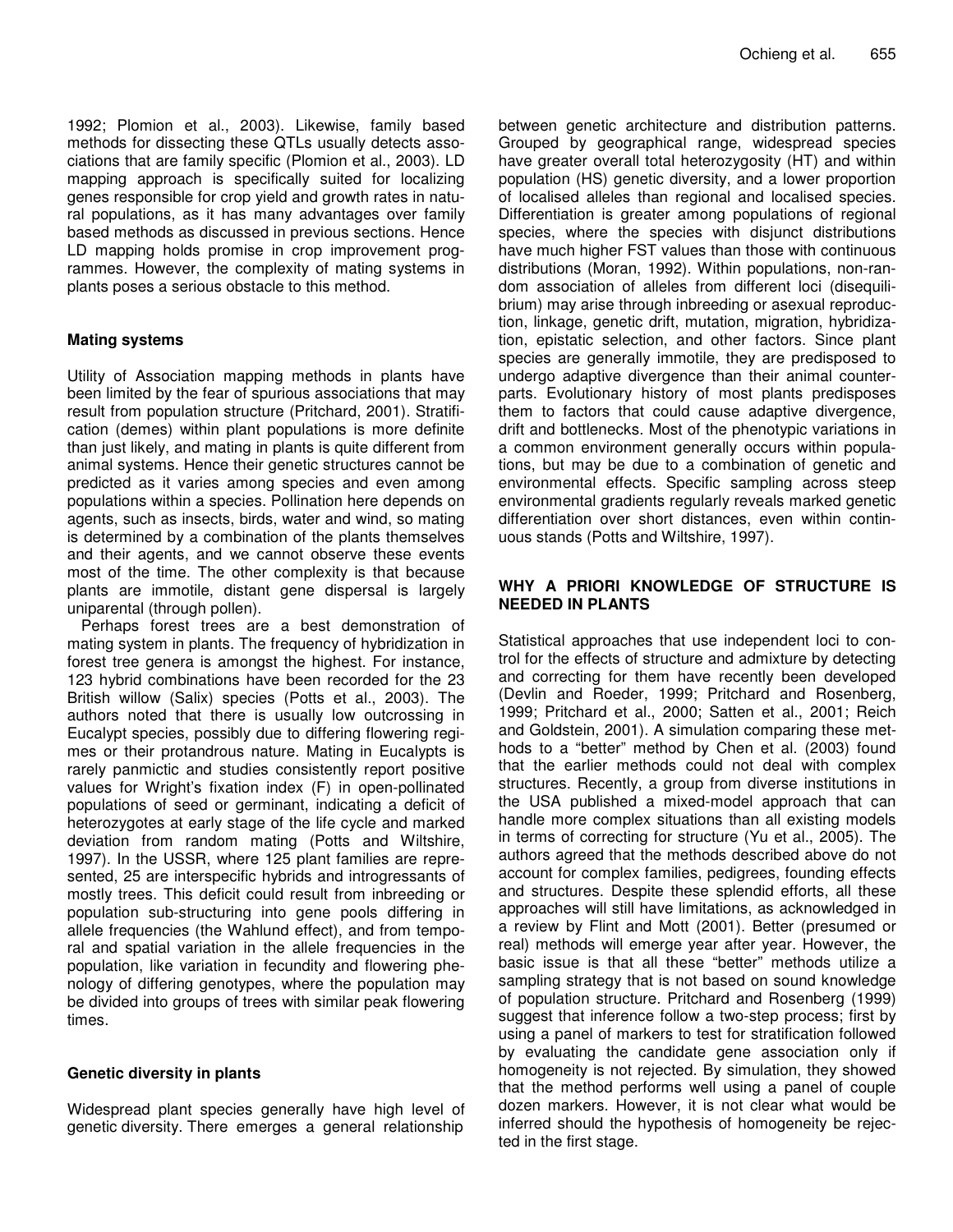In Pritchard-Rosenberg method, most geneticists would be devastated to learn that a study they have laboriously conducted should simply be discarded because of the existence of population stratification at a panel of markers in which they possibly had no interest. We emphasize that a sound mapping strategy should always be preceded by an analysis of population structure, so that sampling for the mapping population can be based on a population of known gene flow pattern. This makes it essential to have prior information on the population assignment in the greatest detail that is practically possible.

In this review, we have shown that plant species are expected to have a population structure that cannot be predicted without empirical evaluation. Many crops and natural plant species have muddled demographic histories characterised by range expansions-/contractions, disjunct distributions leading to bottle-necks, founder events and inbreeding. They are also characterised by biological processes such as adaptive and human selection, mixed mating systems (Leimu, 2004), widespread hybridization and reticulation, and shifts in pollinators (Schmidt-Adam et al., 2000), leading to complex population structures. We emphasize that for a robust LD mapping for genes of economic importance in plants, and to avoid the ever-growing list of false associations as demonstrated in other fields, population structure and assignment tests should be conducted before commencing work on association analysis. This can be implemented using neutral molecular markers such as micro satellites (Krutovsky et al., 2006; Ochieng et al., 2006; Steane et al., 2006). In this way judicious sampling strategy and design based on a sound knowledge can ensure that an association detected between a marker allele and a trait is valid, if structure alone were the problem.

#### **ACKNOWLEDGEMENT**

This work was done while the first author was on research leave under a Scholarship from the Commonwealth of Australia.

#### **REFERENCES**

- Altshuler D, Daly M, Kruglyak L (2000). Guilt by association. Nat. Genet. 26: 135-137.
- Blum K, Noble EP, Sheridan PJ, Mongtomery A, Ritchie T, Jagadeeswarns P, Nogami H, Briggs AH, Cohn JB (1990). Allelic association of human dopamine D(2) receptor gene in alcoholism. JAMA 263: 2055–2060.
- Chen HS, Zhu X, Zhao H, Zhang S (2003). Qualitative Semi-Parametric Test for Genetic Associations in Case-Control Designs Under Structured Populations. Ann. Hum. Genet. 67: 250-253.
- Darvasi A, Soller M (1995). Advanced intercross lines, an experimental population for fine genetic mapping. Genetics 141: 1199-1207.
- Devlin B, Roeder K (1999). Genomic control for association studies. Biometrics 55: 997-1004.
- Farnir F, Coppieters W, Arranz JJ, Berzi P, Cambisano N, Grisart B,
- Karim L, Marcq F, Moreau L, Mni M, Nezer C, Simon P, Vanmanshoven P, Wagenaar D, Georges M (2000). Extensive genome-wide linkage disequilibrium in cattle. Genome Res. 10: 220–27
- Flint J, Mott R (2001). Finding the molecular basis of quantitative traits: successes and pitfalls. Nat. Rev. 2: 437-445.
- Gambaro G, Anglani F, D'Angelo A (2000). Association study designs of complex diseases. Lancet 355: 308–311.
- Gelernter J, Goldman D, Risch N (1993). The A1 allele at the D2 dopamine receptor gene and alcoholism. A reappraisal. JAMA 269: 1673-1677.
- Hartl DL (2000). A primer of population genetics, third edn. Sinauer Associates Inc., Sunderland.
- Hirschhorn JN, Lohmueller K, Byrne E, Hirschhorn K (2002). A comprehensive review of genetic association studies. Genet. Med. 4: 45-61.
- Holland JB, Kresovich S, and Buckler E (2005). A unified mixed-model method for association mapping that accounts for multiple levels of relatedness. Nat. Genet. 38: 203 - 208.
- Holtzman NA (2001). Putting the search for genes in perspective. Int. J. Health Service 31: 445–461.
- Jannoo N, Grivet L, Dookun A, D'Hont A, Glaszmann JC (1999). Linkage disequilibrium among modern sugarcane cultivars. Theor. Appl. Genet. 99:1053–60.
- Knowler WC, Williams RC, Pettit DJ, Steinberg AG (1988). Gm3,5,13,14 and type 2 diabetes mellitus: an association in American Indians with genetic admixture. Am. J. Hum. Med. 43: 520- 526.
- Krutovsky KV, St. Clair JB, Saich R, Hipkins DV, Neale DB (2006). Estimation of Population Structure In The Douglas-Fir Association Mapping Study. Plant and Animal Genomes Conference XIV PAG, San Diego, USA: W119.
- Lander ES, Schork NJ (1994). Genetic Dissection of Complex Traits. Science 265: 2037-2048.
- Leimu R (2004). Variation in the Mating System of Vincetoxicum hirundinaria (Asclepiadaceae) in Peripherial Island Populations. Ann. Bot. 93: 107-113.
- Lohmueller KE, Pearce CL, Pike M, Lander ES, Hirschhorn JN (2003). Meta-analysis of genetic association studies supports a contribution of common variants to susceptibility to common disease. Nat. Genet. 33: 177–182.
- Martin ER, Monks SA, Warren LL, Kaplan NL (2000). A test for linkage and association in general pedigrees: the pedigree disequilibrium test. Am. J. Hum. Genet. 67: 146-154.
- Mohlke KL, Lange EM, Valle TT, Ghosh S, Magnuson VL, Silander K, Watanabe RM, Chines PS, Bergman RN, Tuomilehto J, Collins FS, Boehnke M (2001). Linkage Disequilibrium Between Microsatellite Markers Extends Beyond 1 cM on Chromosome 20 in Finns. Genome Research 11: 1221-1226.
- Moran GF (1992). Patterns of genetic diversity in Australian tree species. New Forests 6: 49-66.
- Ochieng JW, Baverstock PR, Henry RJ, Shepherd M (2006). Population panmixia in a spotted gum species complex (Mytaceae): Implications for association mapping. Plant and Animal Genomes Conference XIV PAG, San Diego, USA: p.657.
- Perez-Lezaun A, Calafell F, Mateu E, Comas D, Bosch E, Bertranpetit J (1997). Allele frequencies for 20 microsatellites in a worldwide population survey. Hum. Hered. 47: 189-196.
- Plomion C, Cooke J, Richardson T, MacKay J, Tuskan G (2003). Report on the Forest Trees Workshop at the Plant and Animal Genome Conference. Comp. Funct. Genomics 4: 229-238.
- Potts BM, Wiltshire JE (1997). Eucalypt genetics and genecology. Cambridge University Press, Cambridge. pp.???
- Potts BM, Barbour RC, Hingston AB, Vaillancourt RE (2003). Genetic Pollution of native eucalypt gene pools- identifying the risks. Aust. J. Bot. 51: 1-25.
- Pritchard JK (2001). Deconstructing maize population structure. Nat. Genet. 28: 203-204.
- Przeworski M (2002).The signature of positive selection at randomly chosen loci. Genetics 160: 1179-1189.
- Pritchard JK, Rosenberg NA (1999). Use of Unlinked Genetic Markers to Detect Population Stratification in Association Studies. Am. J. Hum. Genet. 65: 220–228.